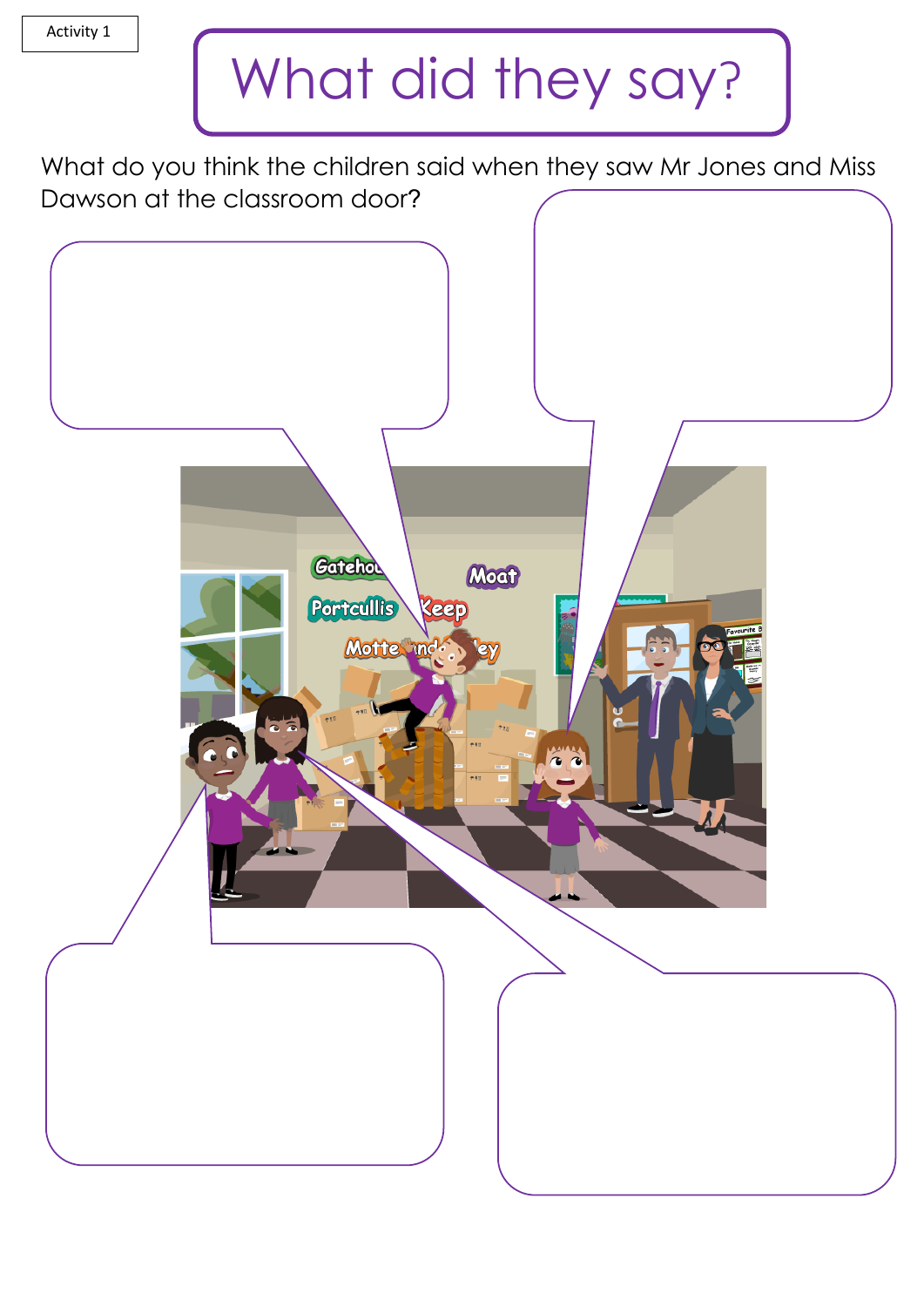## Tick the correct sentence

Read the sentences below, tick the sentence which think is correct?

The children were all crying. The children were all fed up. The children were all laughing excitedly.

The children had constructed a house in the classroom. The children had constructed a castle in the classroom. The children had constructed a moat in the classroom.

Jack carefully climbed out of the pile of boxes. Jack carefully climbed out of the pile of trays. Jack carefully climbed out of the pile of tables.

The cafe in town was closing for repairs. The library in town was closing for repairs. The swimming pool in town was closing for repairs.

**Check your work:** 

**Have you read the sentences carefully?**









 $\circ$  $\bullet$